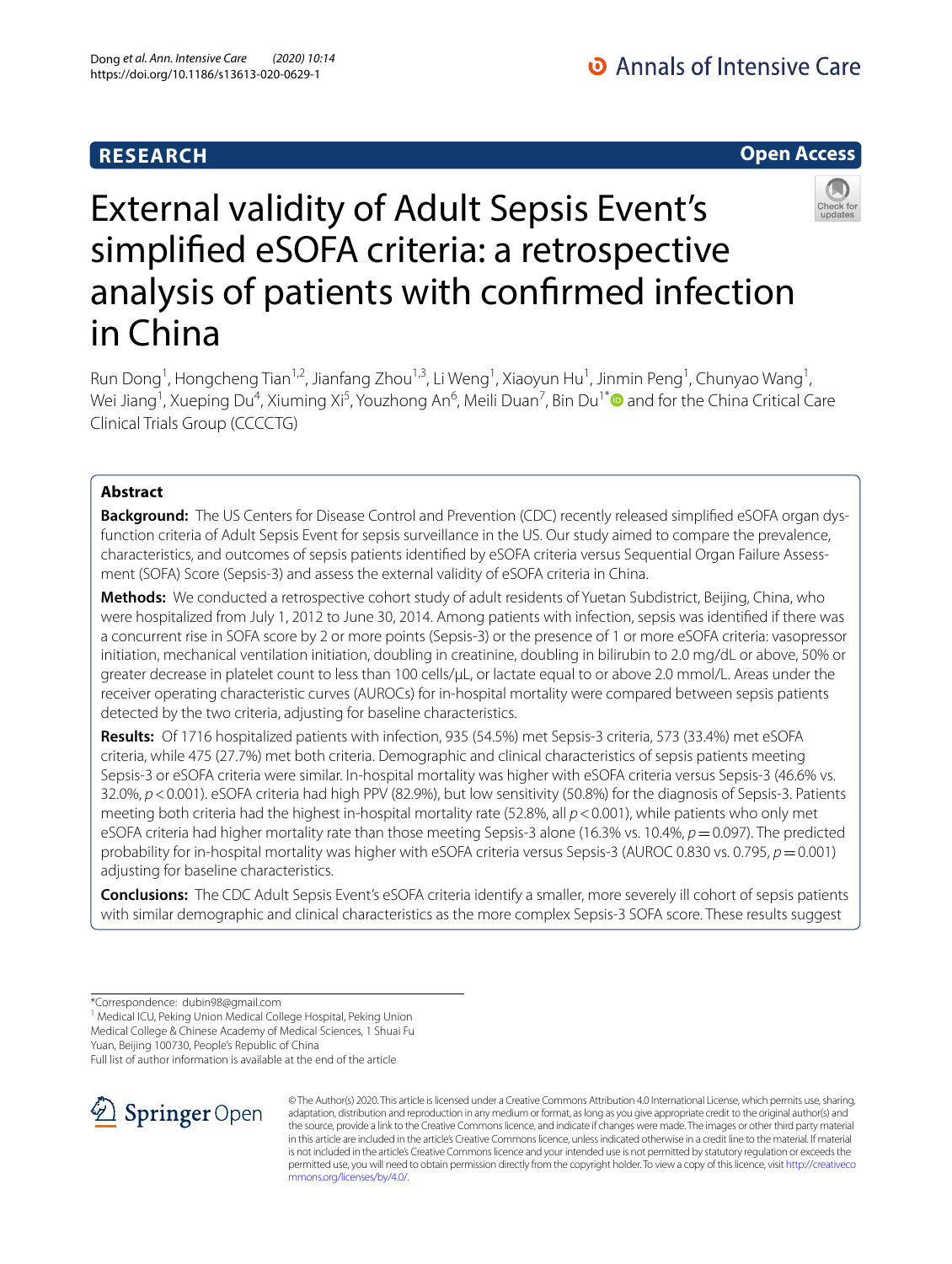similar performance of eSOFA criteria across diverse populations, with low sensitivity and high specifcity for the diagnosis of Sepsis-3.

**Keywords:** Sepsis, Surveillance, Adult Sepsis Event, Sequential Organ Failure Assessment Score

#### **Introduction**

Sepsis remains the leading cause of death in critically ill patients, with over 1.7 million adult sepsis cases annually in the US which contribute to 270,000 deaths [\[1](#page-6-0)]. In China, standardized sepsis-related mortality rate was 66.7 deaths per 100,000 population, producing a national estimate of 1,025,997 sepsis-related deaths in 2015 [[2\]](#page-6-1).

The Third International Consensus Definitions Task Force defned sepsis as a "life-threatening organ dysfunction due to a dysregulated host response to infection", and recommended use of an acute increase in Sequential Organ Failure Assessment (SOFA) Score by 2 or more points as the working defnition (Sepsis-3) to identify the presence of organ dysfunction [[3\]](#page-6-2). However, alternative sepsis criteria serve diferent purposes, including clinical care, research, surveillance, and quality improvement and audit [\[4\]](#page-6-3). Sepsis-3 based on SOFA score was chosen for clinical care due to their superior content and criterion validity as well as good timeliness [\[5](#page-6-4)], but did not perfectly suit the purpose of surveillance since many components are not routinely or consistently recorded [\[6](#page-7-0)]. Moreover, it is particularly difficult to calculate SOFA score from the electronic health records (EHRs) which is not dedicated for this purpose.

In 2018, the US Centers for Disease Control and Prevention (CDC) proposed the criteria of Adult Sepsis Event, based on organ dysfunction criteria (eSOFA) analogous to SOFA score (Sepsis-3) [\[7](#page-7-1)]. It was developed for retrospective surveillance using objective data that can be directly obtained from EHRs. Rhee et al. have compared sepsis patients detected by eSOFA criteria with those identifed by Sepsis-3 and validated the use of eSOFA for sepsis surveillance in the US  $[1, 6]$  $[1, 6]$  $[1, 6]$  $[1, 6]$ . It is important to assess the external validity of eSOFA criteria in other countries. However, the predictive validity only represented one, although the most commonly studied, of the six domains of usefulness for sepsis criteria [\[4,](#page-6-3) [8](#page-7-2)]. As a practical, simplifed adaptation of Sepsis-3 that was newly proposed for consistent, automated sepsis surveillance, it is also crucial to understand the prevalence, clinical characteristics and outcomes of sepsis patients who were missed by eSOFA criteria (i.e., false negatives) and those misdiagnosed as sepsis (i.e., false positives).

In this retrospective study, we compared the prevalence, characteristics, and outcomes of sepsis patients detected using eSOFA (CDC Adult Sepsis Event) versus SOFA score (Sepsis-3) in a database of patients with Sepsis-1 from a subdistrict of Beijing. In addition, we also investigated characteristics and outcomes of false negatives and false positives based on eSOFA criteria. We hypothesized that CDC Adult Sepsis Event's simplifed eSOFA criteria could perform comparably as Sepsis-3 in terms of detecting sepsis patients and predicting mortality, which supports its use as a practical tool for sepsis surveillance.

#### **Methods**

#### **Study design, data source, and defnitions**

This was a retrospective analysis of a database of 1716 patients fulflling Sepsis-1 criteria, with data source and defnitions of the study described in a previous study [\[9](#page-7-3)]. We conducted a retrospective cohort study of all adult residents ( $\geq$  18 years old) of Yuetan Subdistrict, Beijing, China, who were hospitalized from July 1, 2012 to June 30, 2014. Medical records of these patients were identifed from the hospital discharge database of Beijing Public Health Information System and manually reviewed independently by any two of three investigators each with more than 5 years of ICU working experience. Any disagreement was resolved by discussion. Final decision was made by the steering committee (XM, YA, and BD) if consensus could not be reached.

Patients with any of the following defnitions were identifed as infected. Community-acquired infection was identifed based on clinical, imaging, and microbiologic parameters, whereas nosocomial infection was diagnosed according to the set of standardized defnitions of the CDC [\[10](#page-7-4)]. Microbiologically documented infection was confrmed by positive cultures of blood or body fuid from a site of suspected infection, and patients with the presence of gross purulence or an abscess (anatomical and/or by imaging and/or histologic evidence), but without a microbiologic documentation, were considered to have clinically documented infection.

The US CDC released the Adult Sepsis Event (eSOFA) as simpler criteria that include the same organ systems as SOFA score except replacing Glasgow Coma Score (GCS) by lactate greater than or equal to 2.0 mmol/L [[7\]](#page-7-1). The eSOFA criteria include the following organ dysfunctions: (1) vasopressor initiation; (2) initiation of mechanical ventilation; (3) doubling of serum creatinine or decrease by 50% of estimated glomerular fltration rate (eGFR) relative to baseline, excluding patients with endstage renal disease; (4) total bilirubin  $\geq$  2.0 mg/dL and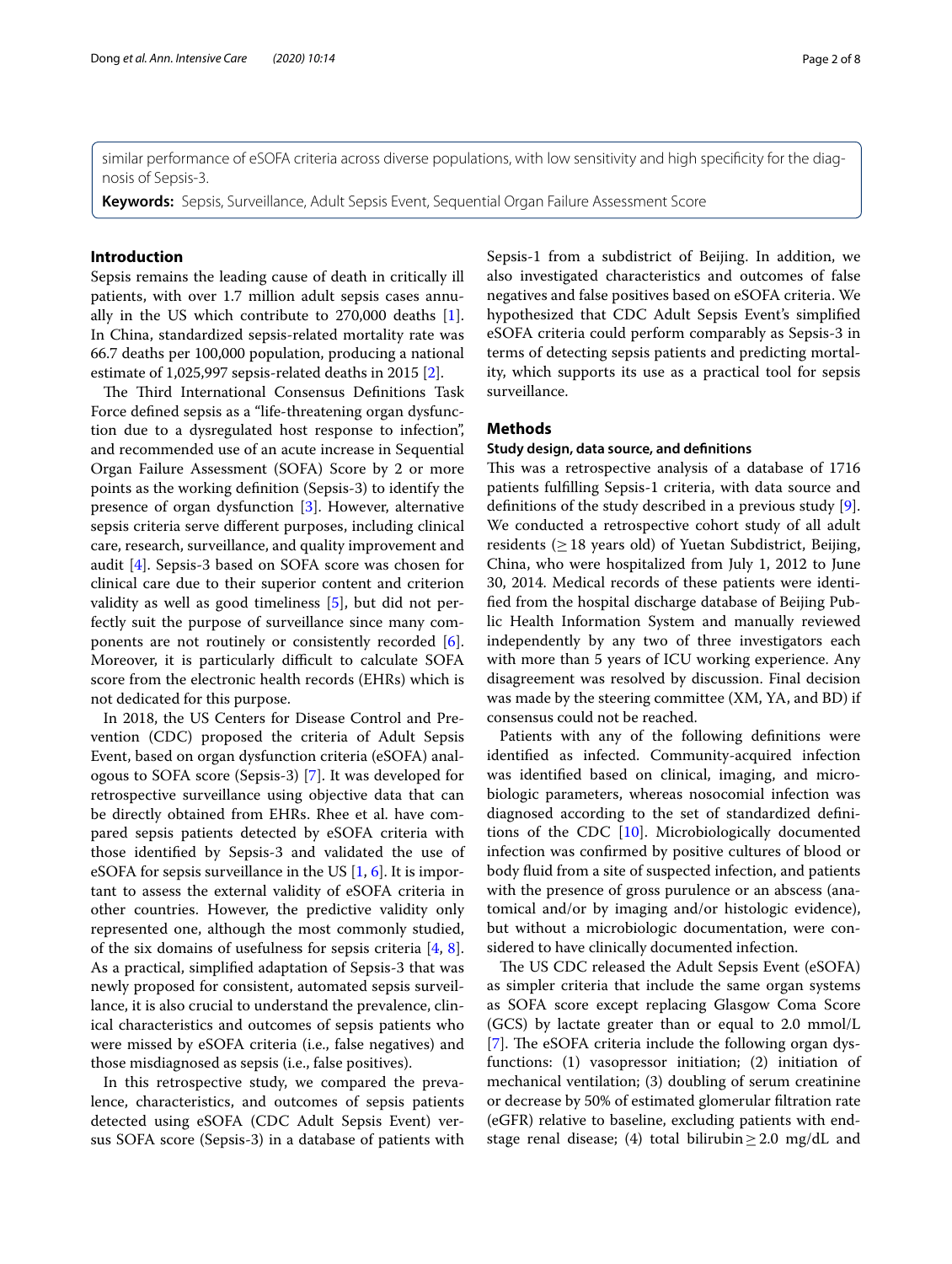increase by 100% from baseline; (5) platelet count <  $100$ cells/ $\mu$ L and > 50% decline from baseline (baseline must  $be \ge 100$  cells/ $\mu$ L); (6) serum lactate  $\ge 2.0$  mmol/L. For patients with infection, we calculated maximum eSOFA and SOFA score based on retrieved clinical data until 72 h after hospital admission (for those who were admitted due to infection) or onset of infection (for those who developed infection during hospitalization). We identifed a hospital admission as having sepsis if there was infection and concurrent organ dysfunction defned by either the presence of 1 or more eSOFA criteria [\[1](#page-6-0), [6](#page-7-0), [7](#page-7-1)] or a rise in SOFA score by 2 or more points (Sepsis-3) [\[3](#page-6-2)].

Missing data imputation for eSOFA or SOFA score were performed based on relevant information in the medical records, surrogate markers, or data obtained before and after data collection date. If none of these were available, we recorded the missing variable as zero for the corresponding category of organ dysfunction in the fnal analysis. For example, we considered free text such as no jaundice in the medical records as surrogates for normal serum bilirubin level, or consciousness as indication of normal mentation. Moreover, in cases without arterial blood gas, we substituted  $SpO<sub>2</sub>/FiO<sub>2</sub>$  ratio for PaO<sub>2</sub>/FiO<sub>2</sub> ratio [\[11](#page-7-5)]. However, we did not perform missing data imputation for lactate due to the lack of reliable surrogate markers.

#### **Statistical analysis**

We examined the prevalence, characteristics, and outcomes of sepsis patients defned by either eSOFA or Sepsis-3 criteria. Crude mortality rates were compared using two-sample z-test. The sensitivity, specificity, and positive predictive value (PPV) of eSOFA criteria were calculated comparing to Sepsis-3 criteria. The agreement between sepsis patients identifed by SOFA and eSOFA criteria was examined using Cronbach's alpha [[3,](#page-6-2) [12](#page-7-6)].

The predictive values of Sepsis-3 and eSOFA criteria for in-hospital mortality were compared by the area under the receiver operation characteristics (AUROC) curves with DeLong method, with and without adjustment for covariates in multivariate logistic regression analysis. In addition, in-hospital mortality rates of patient groups classifed by Sepsis-3 and eSOFA criteria (i.e., Sepsis-3−/ eSOFA−, Sepsis-3+/eSOFA−, Sepsis-3−/eSOFA+and Sepsis-3+/eSOFA+) were also compared by multivariate logistic regression analysis. Potential risk factors added into the model included demographics (age and gender), body mass index (BMI), Charlson Comorbidity Index, and characteristics of infection. Age was categorized into three categories (18–64, 65–84, and  $\geq$  85 years), because the assumption of linearity would be violated if age was included in the model as a continuous variable  $[13, 14]$  $[13, 14]$  $[13, 14]$  $[13, 14]$  $[13, 14]$ . Akaike information criterion (AIC) was used to measure the relative quality of the models.

Continuous variables were presented as median and interquartile range (IQR). Categorical variables were presented as a percentage of the group from which they were derived, and compared by the use of Chi-square test or Fisher's exact test. All comparisons were unpaired and all tests of signifcance were two-tailed. Analyses were conducted using SPSS version 22. A *p* value <0.05 was considered as statistically signifcant.

#### **Ethical approval**

This study was approved by the ethics committee of Peking Union Medical College Hospital and informed consent was waived. This study was registered at ClinicalTrials.gov, with registration number NCT02285257.

#### **Results**

## **Prevalence, characteristics, and in‑hospital mortality of sepsis patients defned by eSOFA or Sepsis‑3 criteria**

During the study period, 22,552 Yuetan residents were admitted into any of the 111 hospitals within the Beijing Public Health Information System, of whom the medical records of 21,191 admissions were manually reviewed. We were unable to review the medical records of the other 1361 admissions either because of missing records  $(n=277)$  or refusal by the hospitals  $(n=1084)$ . A total of 1716 patients meeting Sepsis-1 criteria were identifed from 3449 patients with infection, and were included in the fnal analysis.

Among the 1716 infected patients, 935 (54.5%) met Sepsis-3 criteria, 573 (33.4%) met CDC Adult Sepsis Event eSOFA criteria, while 475 (27.7%) met both criteria. The agreement between eSOFA and Sepsis-3 criteria was moderate with Cronbach's alpha 0.56. Frequency of missing variables and missing data imputation for SOFA and eSOFA criteria is shown in Additional fle [1:](#page-6-5) Table S1.

Demographics, comorbidities, and clinical characteristics of sepsis patients meeting Sepsis-3 or eSOFA criteria were generally similar (Table [1](#page-3-0)). Compared with those who did not meet Sepsis-3 criteria, patients defned by Sepsis-3 criteria were older, more likely to be male, and prone to be complicated with chronic heart, pulmonary, or renal diseases. Similar diferences were also found comparing patients meeting eSOFA criteria or not (Table [1\)](#page-3-0). Pneumonia and intra-abdominal infections were the most common sites of infection for both sets of septic patients. Respiratory and coagulation dysfunction were the most common organ dysfunctions in sepsis patients defned by Sepsis-3, whereas respiratory dysfunction and elevated lactate were the most common organ dysfunctions in patients meeting eSOFA criteria (Additional fle [1](#page-6-5): Table S2).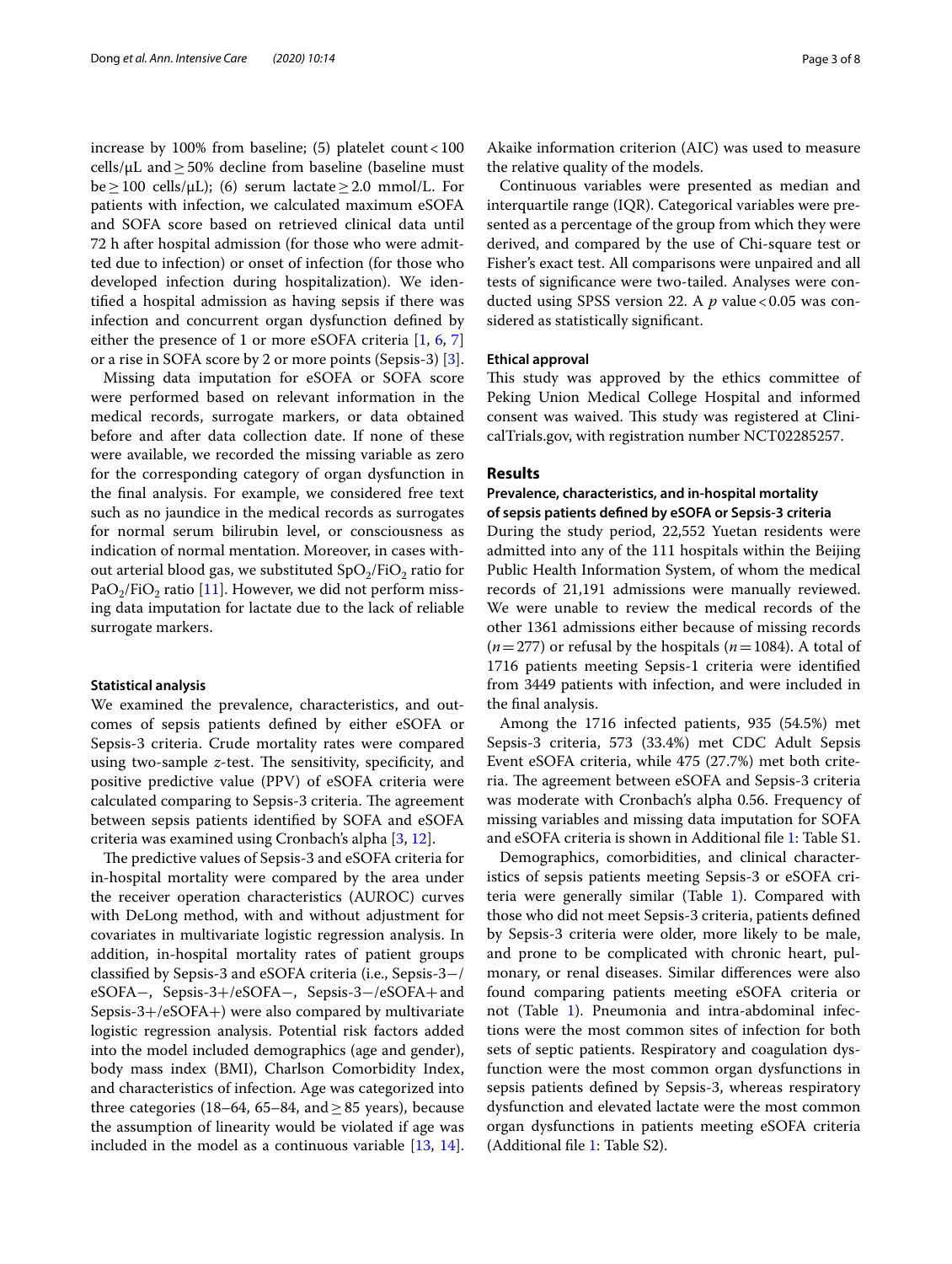### <span id="page-3-0"></span>**Table 1 Characteristics of infected patients with or without sepsis defned by Sepsis-3 or eSOFA criteria**

| Characteristic                               | $eSOFA(-)$<br>$n = 1143$ | $eSOFA (+)$<br>$n = 573$ | Sepsis-3 $(-)$<br>$n = 781$ | Sepsis-3 $(+)$<br>$n = 935$ |
|----------------------------------------------|--------------------------|--------------------------|-----------------------------|-----------------------------|
| Median age (IQR)                             | 79 (62-84)               | 82 (75-87)**             | 78 (57-84)                  | $81(74-86)^*$               |
| Gender, n (%)                                |                          |                          |                             |                             |
| Male                                         | 642 (56.2)               | 346 (60.4)               | 414 (53.0)                  | $574(61.4)^{\ddagger}$      |
| BMI, kg/m <sup>2</sup> , median (IQR)        | $23(20-26)$              | $23(20-26)$              | $24(21-26)$                 | $23(20-26)^{+}$             |
| Bedridden, n (%)                             | 580 (50.7)               | 310 (54.1)**             | 388 (49.7)                  | 502 $(53.7)^{\ddagger}$     |
| Type of hospital admission, n (%)            |                          |                          |                             |                             |
| Medical                                      | 1047 (91.6)              | 506 (88.3)*              | 691 (88.5)                  | 862 $(92.2)^{\ddagger}$     |
| Elective surgery                             | 85 (7.4)                 | 43(7.5)                  | 75 (9.6)                    | 53 $(5.7)^{\ddagger}$       |
| Emergency surgery                            | 11(1.0)                  | $24(4.2)$ **             | 15(1.9)                     | 20(2.1)                     |
| McCabe and Jackson classification, n (%)     |                          |                          |                             |                             |
| Nonfatal                                     | 814 (71.2)               | 394 (68.8)               | 524(67.1)                   | 684 $(73.2)^*$              |
| Ultimately fatal                             | 169 (14.8)               | 120 (20.9)**             | 112(14.3)                   | $177(18.9)^{+}$             |
| Rapidly fatal                                | 21(1.8)                  | $24(4.2)$ **             | 22(2.8)                     | 23(2.5)                     |
| Charlson Comorbidity Index, median (IQR)     | $1(1-3)$                 | $2(1-3)$ **              | $1(0-3)$                    | $2(1-3)^{+}$                |
| Comorbidities (Charlson), n (%)              |                          |                          |                             |                             |
| Cancer <sup>a</sup>                          | 174 (15.2)               | 131 (22.9)**             | 133 (17.0)                  | 172 (18.4)                  |
| Congestive heart failure                     | 12(1.0)                  | 28 (4.9)**               | 9(1.2)                      | 31 $(3.3)^{\ddagger}$       |
| Chronic pulmonary disease                    | 237 (20.7)               | $148(25.8)$ *            | 150 (19.2)                  | 235 $(25.1)^{\ddagger}$     |
| <b>Diabetes</b>                              | 328 (28.7)               | $126(22.0)$ **           | 206 (26.4)                  | 248 (26.5)                  |
| Liver disease                                | 15(1.3)                  | $17(3.0)$ *              | 13(1.7)                     | 19(2.0)                     |
| Renal disease                                | 46 (4.0)                 | 31(5.4)                  | 10(1.3)                     | $67 (7.2)^{\ddagger}$       |
| Chronic organ dysfunction (APACHE II), n (%) |                          |                          |                             |                             |
| Cardiovascular                               | 11(1.0)                  | $26(4.5)$ **             | 8(1.0)                      | 29(3.1)                     |
| Respiratory                                  | 37(3.2)                  | 70 (12.2)**              | 42(5.4)                     | 65(7.0)                     |
| Liver                                        | 15(1.3)                  | $17(3.0)$ *              | 13(1.7)                     | 19(2.0)                     |
| Renal                                        | 34(3.0)                  | 21(3.7)                  | 10(1.3)                     | 45 $(4.8)^{+}$              |
| Immunosuppression                            | 94 (8.2)                 | 57 (9.9)                 | 62(7.9)                     | 89 (9.5)                    |
| Site of infection, n (%)                     |                          |                          |                             |                             |
| Pneumonia                                    | 660 (57.7)               | 374 (65.3)**             | 432 (55.3)                  | 602 $(64.4)^*$              |
| Urogenital tract infection                   | 90(7.9)                  | $11(1.9)$ **             | 68 (8.7)                    | 33 $(3.5)^{\ddagger}$       |
| Intra-abdominal infection                    | 105(9.2)                 | 72 (12.6)*               | 81 (10.4)                   | 96 (10.3)                   |
| Skin/soft tissue infection                   | 25(2.2)                  | $3(0.5)^{*}$             | 24(3.1)                     | 4 $(0.4)^{\ddagger}$        |
| Septicemia/bacteremia                        | 18(1.6)                  | 13(2.3)                  | 18(2.3)                     | 13(1.4)                     |
| Two or more infections                       | 61(5.3)                  | 66 (11.5)**              | 55 (7.0)                    | 72(7.7)                     |
| Outcomes                                     |                          |                          |                             |                             |
| Median hospital LOS (IQR)                    | $17(9-30)$               | $23(11-40)$ *            | $17(9-29)$                  | $20(11-38)^{+}$             |
| Required ICU admission, n (%)                | 33 (2.9)                 | 218 (38.1)**             | 16(2.0)                     | 235 $(25.1)^{\ddagger}$     |
| Death, $n$ (%)                               | 86 (7.5)                 | 267 (46.6)**             | 54 (6.9)                    | $299(32.0)^{\ddagger}$      |

*IQR* interquartile range, *BMI* body mass index, *LOS* length of stay

\**p*<0.05, \*\**p*<0.01, compared with eSOFA (−); † *p*<0.05, ‡ *p*<0.01, compared with Sepsis-3 (−)

 $a$  Cancer includes solid tumor with or without metastases, leukemia, and lymphoma

Crude in-hospital mortality rates were higher in patients meeting eSOFA criteria than those meeting Sepsis-3 criteria (46.6% vs. 32.0%; *p* < 0.001). The predictive value of eSOFA criteria for in-hospital mortality was significantly higher than that of Sepsis-3 criteria, with (AUROC 0.830 [95% CI 0.812–0.848] vs. 0.795 [0.775–0.814]; *p* = 0.001) and without (0.762 [0.742–0.782] vs. 0.690 [0.668–0.712]; *p* < 0.001) adjustment for demographics, BMI, Charlson Comorbidity Index and site of infection.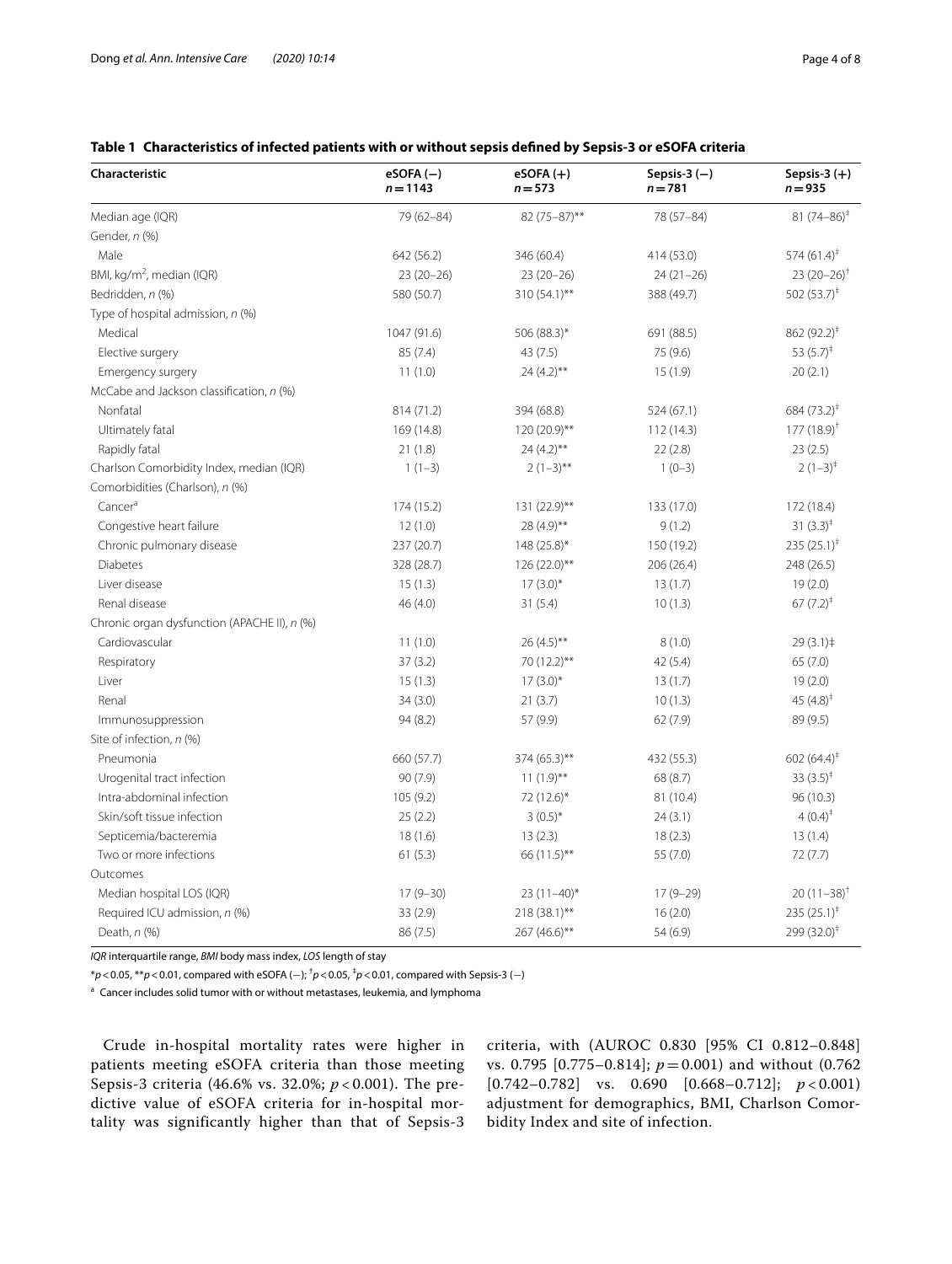## **Prevalence, characteristics, and in‑hospital mortality of Sepsis‑3+/eSOFA−, Sepsis‑3−/eSOFA+, and Sepsis‑3+/ eSOFA+patients**

Infected patients who met Sepsis-3 but not eSOFA criteria ( $n=460$ ) were less likely to have comorbidities such as cancer, chronic respiratory dysfunction, and chronic heart disease compared with patients who met both criteria (Table [2](#page-4-0)). In terms of organ dysfunctions fagged by SOFA score, Sepsis-3+/eSOFA− patients tended to have mild hypoxia that did not require mechanical ventilation,

<span id="page-4-0"></span>

|  |  |  |  |  |  | Table 2 Characteristics of sepsis patients categorized by overlap of Sepsis-3 and eSOFA criteria (Adult Sepsis Event) |
|--|--|--|--|--|--|-----------------------------------------------------------------------------------------------------------------------|
|--|--|--|--|--|--|-----------------------------------------------------------------------------------------------------------------------|

| Characteristic                               | Sepsis-3 $(-)$<br>$eSOFA(-)$<br>$n = 683$ | Sepsis-3 $(+)$<br>$eSOFA(-)$<br>$n = 460$ | Sepsis-3 $(-)$<br>$eSOFA (+)$<br>$n = 98$ | Sepsis-3 $(+)$<br>$eSOFA (+)$<br>$n = 475$ |
|----------------------------------------------|-------------------------------------------|-------------------------------------------|-------------------------------------------|--------------------------------------------|
| Median age (IQR)                             | 77 (56-84)                                | $81 (73 - 85)$ **                         | 81 (73-86)***                             | 82 (75-87)**                               |
| Gender, n (%)                                |                                           |                                           |                                           |                                            |
| Male                                         | 359 (52.6)                                | 283 (61.5)**                              | 43 (43.9)                                 | 291 (61.3)**                               |
| BMI, kg/m <sup>2</sup> , median (IQR)        | $24(21-26)$                               | $23(20-26)$ *                             | $24(20-25)$                               | $23(20-26)$ *                              |
| Bedridden, n (%)                             | 336 (49.2)                                | 242 (52.6)**                              | 52(53.1)                                  | 260 (54.7)**                               |
| Type of hospital admission, n (%)            |                                           |                                           |                                           |                                            |
| Medical                                      | 610 (89.3)                                | 437 (95.0)** <sup>‡</sup>                 | 81 (82.7)                                 | 425 (89.5)                                 |
| Elective surgery                             | 66 (9.7)                                  | $19(4.1)***$                              | 9(9.2)                                    | 34(7.2)                                    |
| Emergency surgery                            | 7(1.0)                                    | $4(0.9)^{\ddagger}$                       | $8(8.2)***$                               | $16(3.4)$ **                               |
| McCabe and Jackson classification, n (%)     |                                           |                                           |                                           |                                            |
| Nonfatal                                     | 464 (67.9)                                | $350(76.1)$ ** <sup>†</sup>               | 60(61.2)                                  | 334 (70.3)                                 |
| Ultimately fatal                             | 90(13.2)                                  | 79 (17.2)                                 | $22(22.4)$ *                              | 98 (20.6)**                                |
| Rapidly fatal                                | 14(2.0)                                   | 7(1.5)                                    | $8(8.2)***$                               | 16(3.4)                                    |
| Charlson Comorbidity Index, median (IQR)     | $1(0-3)$                                  | $2(1-3)***$                               | $2(1-3)$ **                               | $2(1-3)$ **                                |
| Comorbidities (Charlson), n (%)              |                                           |                                           |                                           |                                            |
| Cancer <sup>a</sup>                          | 103(15.1)                                 | 71 $(15.4)$ <sup>†</sup>                  | $30(30.6)$ ** <sup>†</sup>                | $101 (21.3)$ **                            |
| Congestive heart failure                     | 5(0.7)                                    | $7(1.5)^{+}$                              | $4(4.1)$ **                               | $24(5.1)$ **                               |
| Chronic pulmonary disease                    | 121(17.7)                                 | $116(25.2)$ **                            | 29 (29.6)**                               | $119(25.1)$ **                             |
| <b>Diabetes</b>                              | 181 (26.5)                                | $147 (32.0)^{*}$                          | 25(25.5)                                  | $101 (21.3)^*$                             |
| Liver disease                                | 9(1.3)                                    | 6(1.3)                                    | $4(4.1)^{*}$                              | 13(2.7)                                    |
| Renal disease                                | 7(1.0)                                    | 39 (8.5)**                                | 3(3.1)                                    | 28 (5.9)**                                 |
| Chronic organ dysfunction (APACHE II), n (%) |                                           |                                           |                                           |                                            |
| Cardiovascular                               | 4(0.6)                                    | $7(1.5)^{+}$                              | $4(4.1)$ **                               | $22(4.6)$ **                               |
| Respiratory                                  | 16(2.3)                                   | $21(4.6)$ <sup>**</sup>                   | $26(26.5)***$                             | 44 (9.3)**                                 |
| Liver                                        | 9(1.3)                                    | 6(1.3)                                    | $4(4.1)^{*}$                              | 13(2.7)                                    |
| Renal                                        | 6(0.9)                                    | $28(6.1)$ **                              | $4(4.1)$ **                               | $17(3.6)$ **                               |
| Immunosuppression                            | 56 (8.2)                                  | 38 (8.3)                                  | 6(6.1)                                    | 51 (10.7)                                  |
| Site of infection, n (%)                     |                                           |                                           |                                           |                                            |
| Pneumonia                                    | 369 (54.0)                                | 291 (63.3)**                              | 63 (64.3)                                 | 311 (65.5)**                               |
| Urogenital tract infection                   | 65(9.5)                                   | $25(5.4)$ <sup>**</sup>                   | $3(3.1)^{*}$                              | $8(1.7)$ **                                |
| Intra-abdominal infection                    | 72 (10.5)                                 | 33 $(7.2)^{\ddagger}$                     | 9(9.2)                                    | 63(13.3)                                   |
| Skin/soft tissue infection                   | 22(3.2)                                   | $3(0.7)$ **                               | $2(2.0)$ <sup>+</sup>                     | $1(0.2)$ **                                |
| Septicemia/bacteremia                        | 15(2.2)                                   | $3(0.7)^{*}$                              | 3(3.1)                                    | 10(2.1)                                    |
| Two or more infections                       | 41(6.0)                                   | $20(4.3)^{+}$                             | $14(14.3)$ **                             | 52 (10.9)**                                |
| Outcomes                                     |                                           |                                           |                                           |                                            |
| Median hospital LOS (IQR)                    | $17(9-28)$                                | $17(10-33)^{4}$                           | $23(11-38)^{*}$                           | $23(11-41)$ **                             |
| Required ICU admission, n (%)                | 7(1.0)                                    | $26(5.7)$ ** <sup>‡</sup>                 | $9(9.2)***$                               | 207 (43.6)**                               |
| Death, n (%)                                 | 38 (5.6)                                  | 48 $(10.4)$ ** <sup>‡</sup>               | $16(16.3)***$                             | 251 (52.8)**                               |

*IQR* interquartile range, *BMI* body mass index, *LOS* length of stay

\**p*<0.05, \*\**p*<0.01, compared with eSOFA(−)Sepsis(−); † *p*<0.05, ‡ *p*<0.01, compared with eSOFA(+)Sepsis(+)

<sup>a</sup> Cancer includes solid tumor with or without metastases, leukemia, and lymphoma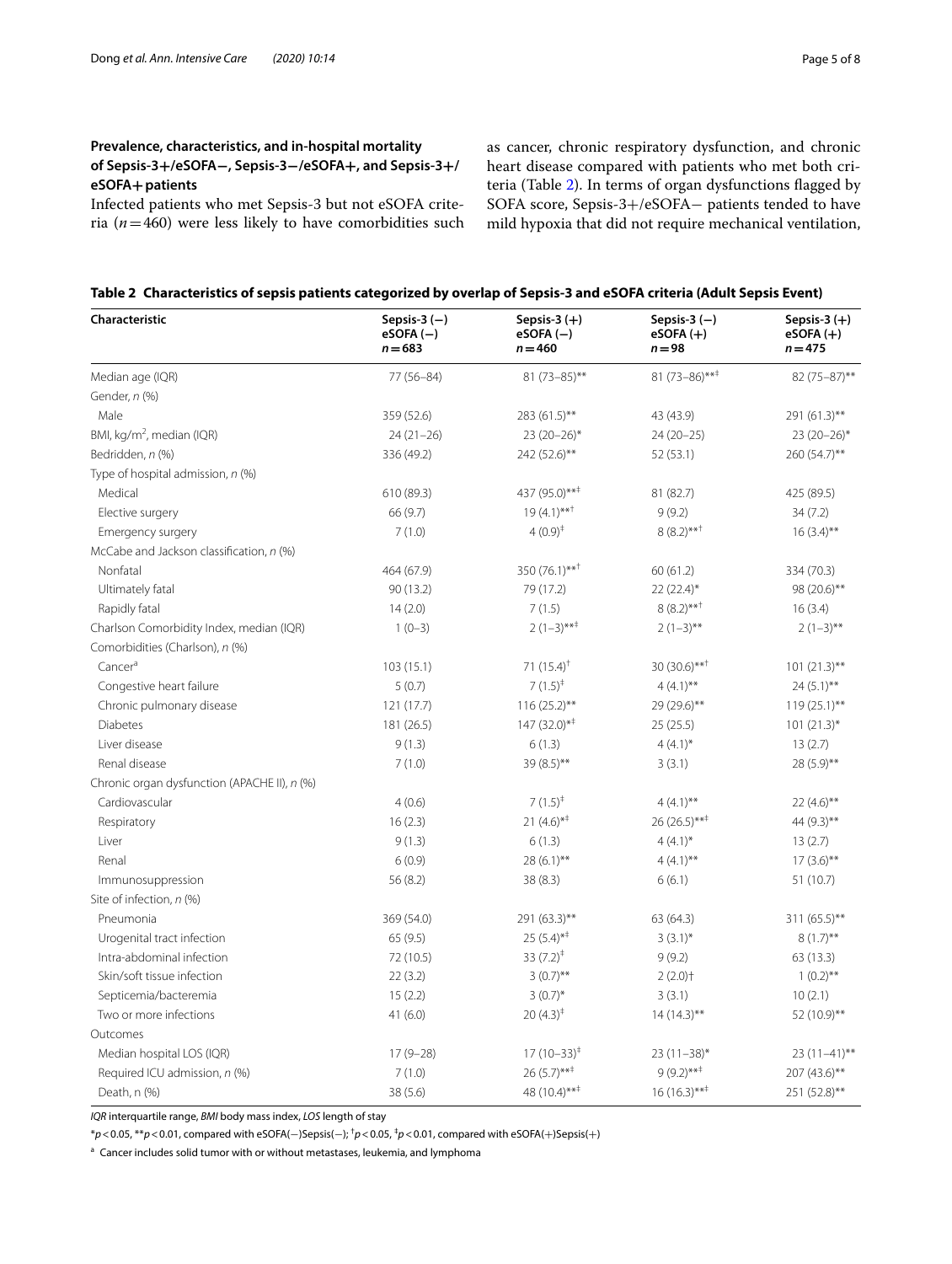mild coagulation dysfunction, or elevated creatinine that did not reach twice of baseline creatinine (Additional file [1](#page-6-5): Table S2).

Meanwhile, infected patients who met eSOFA but not Sepsis-3 criteria ( $n=98$ ) were more likely to be complicated by cancer or chronic respiratory dysfunction compared with sepsis patients meeting both criteria (Table [2](#page-4-0)). Among the 98 eSOFA+/Sepsis-3− patients, 30 (30.6%) had elevated lactate alone without other organ dysfunctions (Additional fle [1:](#page-6-5) Table S2). Mechanical ventilation was initiated for 24 (24.5%) patients, whose  $PaO<sub>2</sub>/FiO<sub>2</sub>$ were not measured  $(n=9)$  or did not fall under 300 (i.e., respiratory SOFA score≤1) (*n*=15). Detailed description of eSOFA/SOFA organ dysfunctions of eSOFA+/ Sepsis-3− patients is presented in Additional fle [1](#page-6-5): eResults.

Sepsis patients who met both Sepsis-3 and eSOFA criteria tended to have elevated lactate and high rates of cardiovascular and respiratory dysfunction (Additional fle [1:](#page-6-5) Figure S1). Patients in Sepsis-3−/eSOFA− group had the lowest mortality rate (5.6%, all  $p < 0.001$ ). In addition, patients in Sepsis-3−/eSOFA+group had a higher mortality rate than those in Sepsis-3+/eSOFA− group  $(16.3\% \text{ vs. } 10.4\%; p=0.097)$ , with adjusted odds ratio (OR) of 2.45 (95% CI 1.27–4.73) and 2.09 (95% CI 1.35– 3.25), respectively. In comparison, patients in Sepsis-3+/ eSOFA+group had the highest mortality rate (52.8%, all *p*<0.001), with adjusted OR of 17.20 (95% CI 11.52– 25.67) (Additional fle [1:](#page-6-5) Table S3).

The sensitivity of Adult Sepsis Event eSOFA Criteria for Sepsis-3 diagnosis was 50.8%, the specifcity was 87.5%, and PPV was 82.9%.

#### **Discussion**

In this population-based cohort in China, we found that CDC Adult Sepsis Event eSOFA criteria identifed a smaller group of sepsis patients with higher mortality compared to Sepsis-3 criteria. These findings were consistent with previous study in US hospitals that reported lower prevalence (4.4% vs. 6.1%) and higher mortality (17.1% vs. 14.4%) of sepsis patients defned by eSOFA versus Sepsis-3 criteria [\[6\]](#page-7-0).

In our study, eSOFA criteria had high PPV (82.9%). Only 98 patients (false positive rate 12.5%) were misdiagnosed as sepsis by eSOFA criteria, with hyperlactatemia without evidence of concurrent organ dysfunctions being the major cause. Moreover, the mortality rate of these patients was signifcantly higher than those fulflling neither Sepsis-3 nor eSOFA criteria (16.3% vs. 5.6%)  $[15–17]$  $[15–17]$  $[15–17]$  $[15–17]$ . This indicates that SOFA score alone is unable to detect all infected patients with high risk of mortality [[18\]](#page-7-11), and further studies are needed to assess whether additional screening parameters such as lactate could be helpful. In comparison, eSOFA criteria identifed more severely ill patients, possibly by including invasive procedures (such as vasoactive agents or invasive mechanical ventilation) in the criteria, although they might not be the same patients diagnosed as septic at the bedside. Meanwhile, our study presented a severely ill cohort of infected patients with older age, more pneumonia (60.3%), higher rates of mechanical ventilation (13.6%) and vasopressor use (7.9%), which might explain the high PPV.

The sensitivity of eSOFA criteria (50.8%) was considerably reduced by patients with mild hypoxia that did not reach the eSOFA point of mechanical ventilation, those with mild thrombocytopenia that did not reach a decrease of platelets by 50% or more from baseline, as well as those with elevated creatinine that was lower than the doubling of baseline. As a result, eSOFA criteria might miss the diagnosis of septic patients who are less severely ill but with signifcant risk of in-hospital mortality (adjusted OR 2.09, 95%CI 1.35–3.25), questioning the potential use of eSOFA alone as a surveillance tool for sepsis [\[6](#page-7-0)].

Our study has some strengths. First, no study has evaluated the external validity of eSOFA criteria or investigated the characteristics and outcomes of infected patients missed and misdiagnosed by eSOFA criteria. Moreover, we manually reviewed the medical records of all patients to obtain relevant data and made diagnosis of infection and sepsis using standardized defnitions, whereas previous studies used EHR-based proxies as culture orders and antibiotic administrations for infection [[3,](#page-6-2) [6](#page-7-0)].

Our study has several limitations. First, this study is a secondary analysis of a database that was not originally designed for the study purpose. Among the 3449 patients with infection in the original cohort, we only collected data from 1716 patients who met Sepsis-1 criteria. This might introduce selection bias to the current study. However, Luo et al. reported that, among 38 infected patients who did not fulfll Sepsis-1 criteria, only 5 were diagnosed as Sepsis-3  $[18]$ . Therefore, it was unlikely that addition of these patients in our analysis would change the major results. Second, the mortality rates of septic patients were significantly higher than those in Rhee et al's study. Older age (median age 82 for eSOFA+patients, and 81 for Sepsis-3+patients in our study) and higher rate of pneumonia might cause the diference since they were proved as independent risk factors for mortality of sepsis patients [\[4](#page-6-3), [5](#page-6-4), [19](#page-7-12), [20](#page-7-13)]. Meanwhile, mortality rates of septic patients vary in previous studies by factors including age, sex, comorbidities, and acuity of illness [[2,](#page-6-1) [19](#page-7-12)[–22](#page-7-14)]. Third, our cohort represented a patient population signifcantly diferent from the original patient population from which eSOFA criteria were developed, as suggested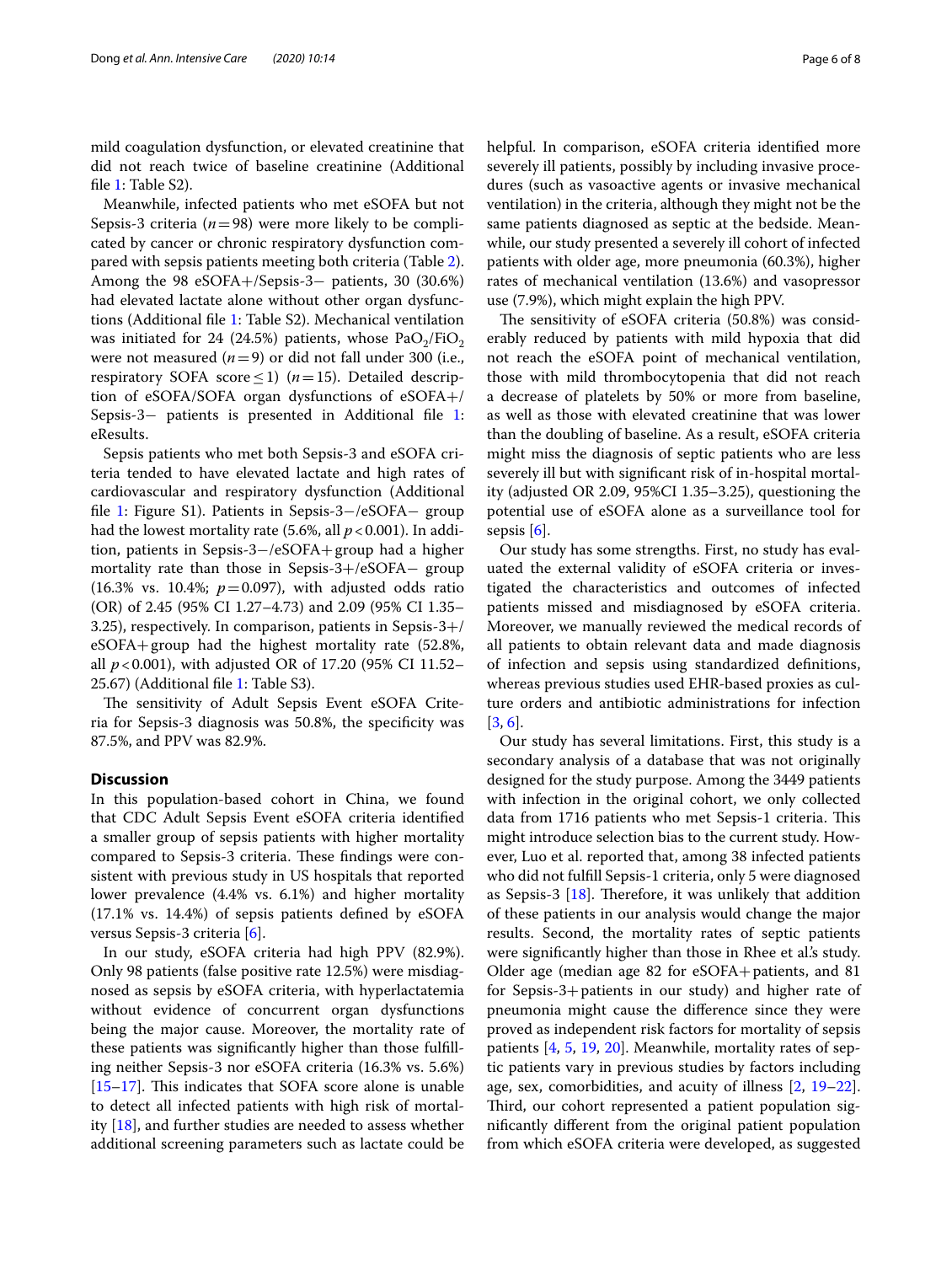by older age, more pneumonia, higher rate of mechanical ventilation, and higher mortality. Although our results might not be generalized to other patient populations, it clearly demonstrated the same advantages and disadvantages of eSOFA criteria, i.e., external validity, in diferent settings and patients  $[6]$  $[6]$ . Fourth, some data necessary for the calculation of SOFA and/or eSOFA score were missing, particularly with high proportion of missing data from lactate values. However, the frequency of missing data in our cohort was comparable to that in previous studies [\[3](#page-6-2), [6](#page-7-0)]. As a matter of fact, this might be regarded as limitations of the scoring systems, rather than limitations of the current and previous studies, because both eSOFA and SOFA scoring systems contained variables such as lactate and, possibly, bilirubin that were not routinely monitored in general wards. Last, due to the lack of gold standard for diagnosis of sepsis [[4](#page-6-3), [5](#page-6-4), [23,](#page-7-15) [24](#page-7-16)], concordance between eSOFA and Sepsis-3 criteria, rather than sensitivity and specifcity, should be reported. However, in order to highlight the limitations of applying eSOFA criteria as a surrogate of SOFA score, as well as to compare our results with those in previous study  $[6]$  $[6]$ , we still calculated sensitivity, specifcity, and PPV of eSOFA criteria compared to Sepsis-3.

#### **Conclusion**

In conclusion, we found that, similar to the study in the US hospitals, the CDC Adult Sepsis Event's simplifed eSOFA organ dysfunction criteria identify a smaller cohort of sepsis patients with similar demographic and clinical characteristics as those identifed using Sepsis-3 SOFA score, but with higher risk of death. These results suggest similar performance of eSOFA criteria across diverse populations. However, the poor prognosis of patients with Sepsis-3 who are missed by eSOFA criteria might limit the use of eSOFA criteria as a surveillance tool for sepsis.

#### **Supplementary information**

**Supplementary information** accompanies this paper at [https://doi.](https://doi.org/10.1186/s13613-020-0629-1) [org/10.1186/s13613-020-0629-1.](https://doi.org/10.1186/s13613-020-0629-1)

<span id="page-6-5"></span>**Additional fle 1: Table S1**. Imputation of missing data for the calculation of SOFA or eSOFA score. **eResults.** Detailed Description of eSOFA/SOFA score of the 98 eSOFA+/Sepsis-3− patients**. Table S2.** Frequency of SOFA/ eSOFA organ dysfunctions in patients meeting Sepsis-3 or eSOFA criteria. **Figure S1.** Frequency of SOFA or eSOFA organ dysfunctions in Sepsis-3+/ eSOFA+sepsis patients. **Table S3.** Risk models of in-hospital mortality.

#### **Abbreviations**

SOFA: Sequential Organ Failure Assessment; CDC: Centers for Disease Control and Prevention; EHRs: Electronic health records; GCS: Glasgow Coma Score; eGFR: Estimated glomerular fltration rate; PPV: Positive predictive value; AUROC: Area under the receiver operation characteristics; IQR: Interquartile range; BMI: Body mass index; AIC: Akaike information criterion; OR: Odds ratio.

#### **Acknowledgements**

Not applicable.

#### **Authors' contributions**

RD, LW and BD designed the study, conducted the statistical analysis, interpreted the results, and critically revised the manuscript. HT and JZ made a substantial contribution to the acquisition of the data and the design of the study. All authors contributed to the manuscript and approved the fnal version to be considered for publication. All authors read and approved the fnal manuscript.

#### **Funding**

This study was funded in part by the Capital Clinical Application Research Grant (Z1311017002213112) from the Beijing Municipal Science and Technology Commission, and Chinese Academy of Medical Sciences (CAMS) Innovation Fund for Medical Sciences (CIFMS) 2016-I2M-1-014. However, the funders did not have a role in study design, data collection and analysis, decision to publish, or preparation of the article.

#### **Availability of data and materials**

The datasets used and/or analyzed during the current study are available from the corresponding author on reasonable request.

#### **Ethics approval and consent to participate**

This study was approved by the ethics committee of Peking Union Medical College Hospital and informed consent was waived.

#### **Consent for publication**

Not applicable.

#### **Competing interests**

The authors declare that they have no competing interests.

#### **Author details**

<sup>1</sup> Medical ICU, Peking Union Medical College Hospital, Peking Union Medical College & Chinese Academy of Medical Sciences, 1 Shuai Fu Yuan, Beijing 100730, People's Republic of China. <sup>2</sup> Department of Critical Care Medicine, China Rehabilitation Research Center, Capital Medical University, 10 Jiaomen Beilu, Fengtai District, Beijing 100068, People's Republic of China.<br><sup>3</sup> Department of Critical Care Medicine, Beijing Tian Tan Hospital, Capital<br>Medical University, 6 Tiantan Xili, Beijing 100050, People's Repu <sup>4</sup> Department of General Internal Medicine, Fuxing Hospital, Capital Medical University, A20 Fu Xing Men Wai Street, Beijing 100038, People's Republic of China. <sup>5</sup> Department of Critical Care Medicine, Fuxing Hospital, Capital Medical University, A20 Fu Xing Men Wai Street, Beijing 100038, People's Republic of China. <sup>6</sup> Department of Critical Care Medicine, Peking University People's Hospital, 11 Xi Zhi Men South Street, Beijing 100044, People's Republic of China.<sup>7</sup> Department of Critical Care Medicine, Beijing Friendship Hospital, Capital Medical University, 95 Yong'an Road, Beijing 100050, People's Republic of China.

#### Received: 19 August 2019 Accepted: 22 January 2020 Published online: 04 February 2020

#### **References**

- <span id="page-6-0"></span>Rhee C, Dantes R, Epstein L, et al. Incidence and trends of sepsis in US hospitals using clinical vs claims data, 2009–2014. JAMA. 2017;318:1241–9.
- <span id="page-6-1"></span>2. Weng L, Zeng X, Yin P, et al. Sepsis-related mortality in China: a descriptive analysis. Intensive Care Med. 2018;44:1071.
- <span id="page-6-2"></span>3. Seymour CW, Liu VX, Iwashyna TJ, et al. Assessment of clinical criteria for sepsis: for the third international consensus defnitions for sepsis and septic shock (sepsis-3). JAMA. 2016;315:762–74.
- <span id="page-6-3"></span>4. Angus DC, Seymour CW, Coopersmith CM, et al. A framework for the development and interpretation of diferent sepsis defnitions and clinical criteria. Crit Care Med. 2016;44(3):e113–21.
- <span id="page-6-4"></span>5. Seymour CW, Coopersmith CM, Deutschman CS, et al. Application of a framework to assess the usefulness of alternative sepsis criteria. Crit Care Med. 2016;44(3):e122–30.